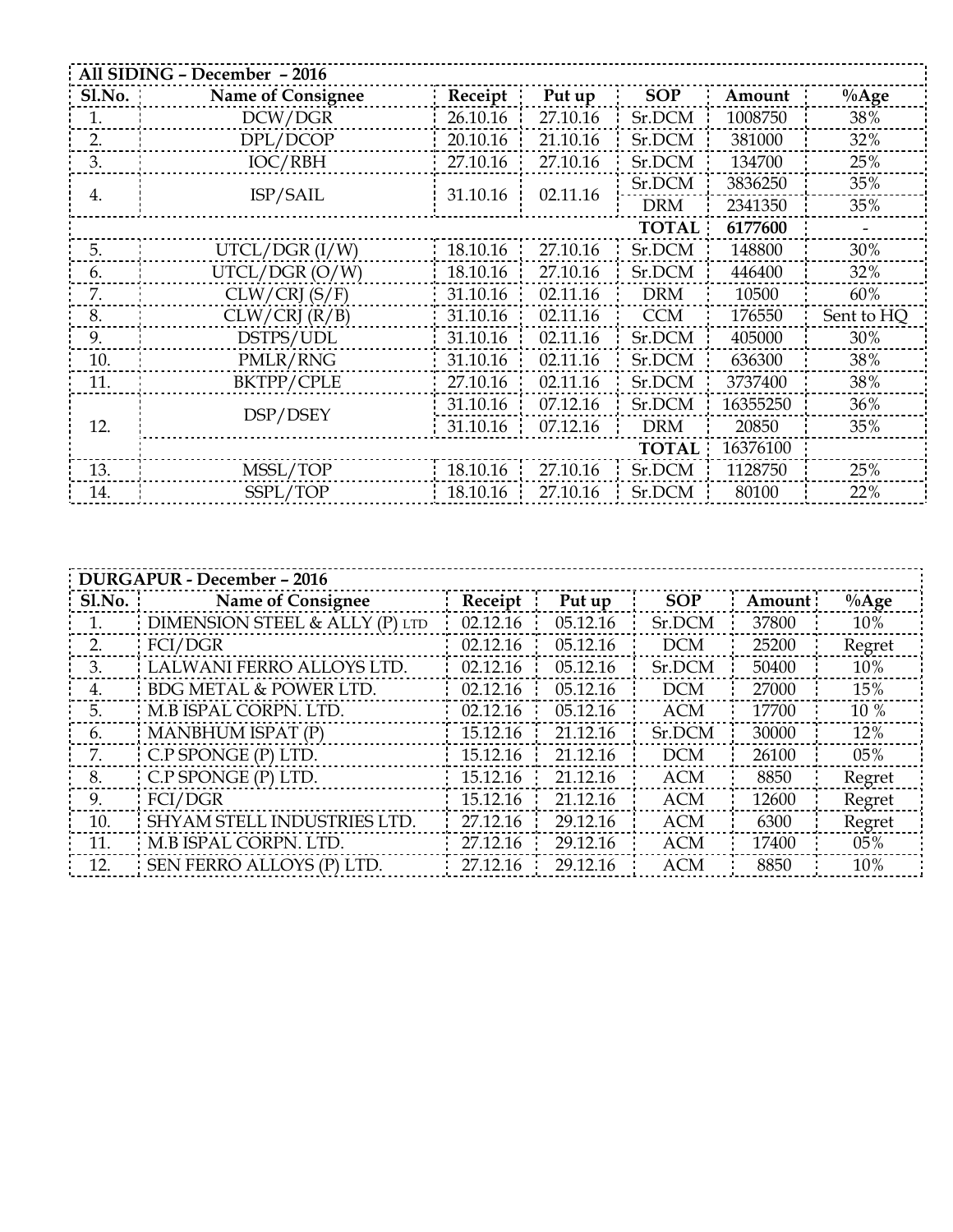| <b>ASANSOL GOODS</b> |                               |                                |                      |            |        |                      |  |  |  |
|----------------------|-------------------------------|--------------------------------|----------------------|------------|--------|----------------------|--|--|--|
| Sl.No.               | <b>Name of Consignee</b>      | Receipt                        | Issue Dt.            | <b>SOP</b> | Amount | $\%$ Age             |  |  |  |
| 1.                   | <b>BMA STAINLESS LTD.</b>     | 13.12.16                       | 14.12.16             | $DCM$      | 24600  | 05%                  |  |  |  |
| 2.                   | FCI                           | 13.12.16                       | 14.12.16             | Sr.DCM     | 15000  | 20%                  |  |  |  |
| 3.                   | NILKANTH FERRO LTD.           | 13.12.16                       | 14.12.16             | <b>DCM</b> | 9450   | 10%                  |  |  |  |
| 4.                   | NILKANTH FERRO LTD.           | 13.12.16                       | 14.12.16             | <b>DCM</b> | 4050   | 10%                  |  |  |  |
| 5.                   | NILKANTH FERRO LTD.           | 13.12.16                       | 14.12.16             | Sr.DCM     | 36000  | 10%                  |  |  |  |
| 6.                   | MAITHON ALLOYS LTD.           | 13.12.16                       | 14.12.16             | Sr.DCM     | 43500  | 20%                  |  |  |  |
| 7.                   | <b>BMA STAINLESS LTD.</b>     | 13.12.16                       | 14.12.16             | <b>DCM</b> | 24600  | 15%                  |  |  |  |
| 8.                   | SATYAM & STEEL CO.PVT. LTD.   | 13.12.16                       | 14.12.16             | <b>ACM</b> | 8700   | 10%                  |  |  |  |
| 9.                   | <b>BHAWAGI SPONGE LTD.</b>    | 13.12.16                       | 14.12.16             | DCM        | 13650  | 10% ( $W/C$ )        |  |  |  |
| 10.                  | <b>BHAWAGI SPONGE LTD.</b>    | 13.12.16                       | 14.12.16             | Sr.DCM     | 50400  | 22                   |  |  |  |
| 11.                  | SORMISTHA CEMENT PVT. LTD.    | 13.12.16                       | 14.12.16             | <b>ACM</b> | 19500  | $05\%$ (W/C)         |  |  |  |
| 12.                  | <b>BMA STAINLESS LTD.</b>     | 13.12.16                       | 14.12.16             | <b>ACM</b> | 12600  | 15%                  |  |  |  |
| 13.                  | KUSH METALIKS PVT. LTD.       | 13.12.16                       | 14.12.16             | <b>DCM</b> | 24600  | Regretted            |  |  |  |
| 14.                  | SORMISTHA CEMENT PVT. LTD.    | 13.12.16                       | 14.12.16             | <b>ACM</b> | 8850   | 10%                  |  |  |  |
| 15.                  | DIVYAJOYTI SPONGE IRON P.LTD  | 1612.16                        | 21.12.16             | Sr.DCM     | 14400  | U Process $(W/C)$    |  |  |  |
| 16.                  | FCI                           | 1612.16                        | 21.12.16             | Sr.DCM     | 36450  | 25%                  |  |  |  |
| 17.                  | <b>BMA STAINLESS LTD.</b>     | 1612.16                        | 21.12.16             | <b>ACM</b> | 6150   | 05%                  |  |  |  |
| 18.                  | DIVYAJOYTI SPONGE IRON P.LTD  | 1612.16                        | 21.12.16             | Sr.DCM     | 78300  | 25%                  |  |  |  |
| 19.                  | SOVO ISPAT LTD.               | 27.12.16                       | 27.12.16             | <b>DCM</b> | 4650   | 05%                  |  |  |  |
| 20.                  | SOVO ISPAT LTD.               | 27.12.16                       | 27.12.16             | Sr.DCM     | 60900  | 15%                  |  |  |  |
| 21.                  | <b>BMA STAINLESS LTD.</b>     | 27.12.16                       | 27.12.16             | <b>ACM</b> | 12600  | 10%                  |  |  |  |
| 22.                  | GAGAN FERRO TECH. LTD.        | 29.12.16                       | 30.12.16             | Sr.DCM     | 44250  | 15%                  |  |  |  |
|                      | MB SPONGE & PVT. LTD.         | <b>TOPSI GOODS</b><br>22.12.16 |                      | Sr.DCM     | 44250  | 15%                  |  |  |  |
| 1.<br>2.             | JAI BALAJI INDUSTRIES LTD.    | 22.12.16                       | 22.12.16<br>22.12.16 | <b>ACM</b> | 17700  | 10%                  |  |  |  |
| 3.                   | GAGAN FERRO TECH. LTD.        | 22.12.16                       | 22.12.16             | Sr.DCM     | 203550 | 15%                  |  |  |  |
| 4.                   | <b>GAGAN FERRO TECH. LTD.</b> | 22.12.16                       | 22.12.16             | Sr.DCM     | 25200  | 20%                  |  |  |  |
| 5.                   | MAAN STEEL & POWER LTD.       | 22.12.16                       | 22.12.16             | <b>DCM</b> | 26100  | 05%                  |  |  |  |
| 6.                   | MAAN STEEL & POWER LTD.       | 22.12.16                       | 22.12.16             | Sr.DCM     | 79650  | 20%                  |  |  |  |
| 7.                   | CALSTAR SPONGE LTD            | 28.12.16                       | 28.12.16             | Sr.DCM     | 70800  | Under Process        |  |  |  |
| 8.                   | MAAN STEEL & POWER LTD.       | 28.12.16                       | 28.12.16             | <b>DCM</b> | 17100  | $10\%$ (W/C)         |  |  |  |
| 9.                   | MAAN STEEL & POWER LTD.       | 28.12.16                       | 28.12.16             | Sr.DCM     | 52200  | <b>Under Process</b> |  |  |  |
| 10.                  | <b>GAGAN FERRO TECH. LTD.</b> | 28.12.16                       | 28.12.16             | Sr.DCM     | 52200  | <b>Under Process</b> |  |  |  |
| 11.                  | GAGAN FERRO TECH. LTD.        | 28.12.16                       | 28.12.16             | Sr.DCM     | 70800  | <b>Under Process</b> |  |  |  |
| 12.                  | GAGAN FERRO TECH. LTD.        | 28.12.16                       | 28.12.16             | Sr.DCM     | 60900  | <b>Under Process</b> |  |  |  |
| 13.                  | GAGAN FERRO TECH. LTD.        | 28.12.16                       | 28.12.16             | Sr.DCM     | 60900  | <b>Under Process</b> |  |  |  |
| 14.                  | GAGAN FERRO TECH. LTD.        | 28.12.16                       | 28.12.16             | Sr.DCM     | 99000  | <b>Under Process</b> |  |  |  |
| 15.                  | SHYAM SEL & POWER LTD.        | 28.12.16                       | 28.12.16             | Sr.DCM     | 42750  | <b>Under Process</b> |  |  |  |
| 16.                  | GAGAN FERRO TECH. LTD.        | 28.12.16                       | 28.12.16             | Sr.DCM     | 300900 | <b>Under Process</b> |  |  |  |
| 17.                  | BHAWAGITI SPONG (P) LTD.      | 28.12.16                       | 28.12.16             | Sr.DCM     | 60900  | <b>Under Process</b> |  |  |  |
| 18.                  | JAI BALAJI INDUSTRIEST LTD.   | 28.12.16                       | 28.12.16             | Sr.DCM     | 44250  | <b>Under Process</b> |  |  |  |
| 19.                  | JAI BALAJI INDUSTRIEST LTD.   | 28.12.16                       | 28.12.16             | <b>DCM</b> | 34800  | 15%                  |  |  |  |
| 20.                  | JAI BALAJI INDUSTRIEST LTD.   | 28.12.16                       | 28.12.16             | <b>ACM</b> | 17400  | 10%                  |  |  |  |
| 21.                  | SAVITRI SPONG IRON (P) LTD.   | 28.12.16                       | 28.12.16             | ACM        | 17700  | 05%                  |  |  |  |
| 22.                  | RAJSHRI IRON INDUS. (P) LTD.  | 28.12.16                       | 28.12.16             | Sr.DCM     | 42750  | 20%                  |  |  |  |
| 23.                  | RAJSHRI IRON INDUS. (P) LTD.  | 28.12.16                       | 28.12.16             | Sr.DCM     | 97350  | 18%                  |  |  |  |